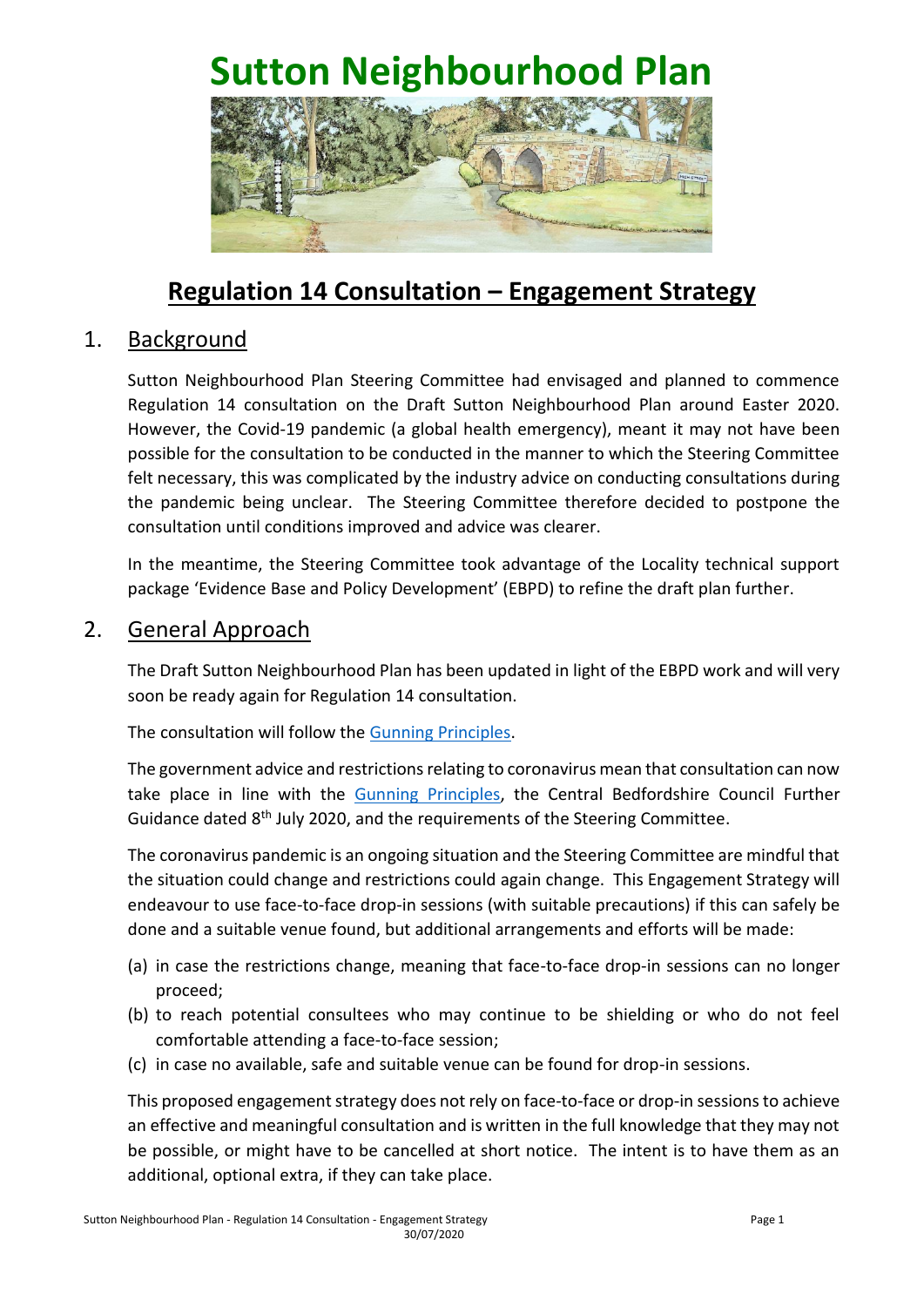## 3. Timescales

Subject to the formal approval of the Draft Sutton Neighbourhood Plan by Sutton Parish Council, it is proposed that Regulation 14 consultation will commence in the last week of August 2020. The consultation will be extended from the required 6 weeks to 8 weeks to allow additional time for the consultation and to provide additional opportunities for non-face-toface consultation methods to be used (e.g. email, telephone calls, providing paper copies of documents, video-conferencing, etc.)

It is therefore anticipated the consultation will run approximately:

- from *[Monday 24th August 2020]* for eight weeks,
- to *[Monday 19th October 2020]*

## 4. Methodology

- a. The consultation materials will be made available online on the Sutton Neighbourhood Plan website ( [www.suttonneighbourhoodplan.uk](http://www.suttonneighbourhoodplan.uk/) ), for which a dedicated webpage will be setup. The webpage will allow the downloading of the various documents, reports and maps. It will identify how consultees can respond to the consultation; this will include:
	- i. by completing an online survey;
	- ii. by email;
	- iii. by completing a paper survey;
	- iv. by letter to a postal address;
	- v. by telephone or video conference (if the above methods are not practical for the consultee).
- b. The following documents, as a minimum, will be available on the [www.suttonneighbourhoodplan.uk](http://www.suttonneighbourhoodplan.uk/) website during the consultation:
	- i. The Draft Sutton Neighbourhood Plan
	- ii. The Sutton Green Infrastructure Plan;
	- iii. The Sutton Design Codes;
	- iv. The Background Evidence Document (Parts I, II and III);
	- v. The Consultation Report;
	- vi. The policy maps;
	- vii. A response/survey form.
- c. Before commencement of public consultation, the parish council will write (by email where practically possible) to all the know landowners (or their agents) whose land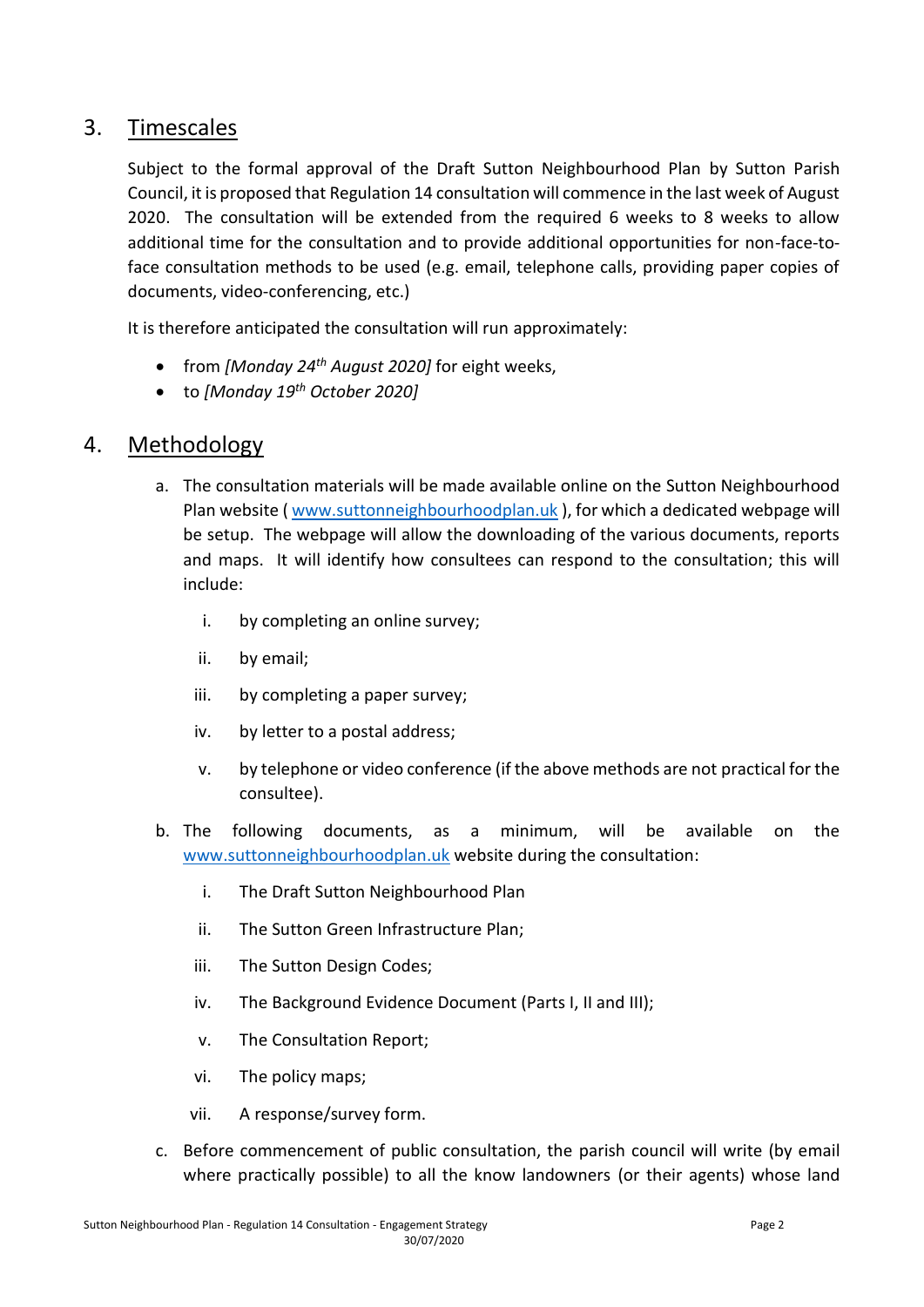might be affected by the policies in the Sutton Draft Neighbourhood Plan to draw their attention to the Draft Plan and consultation. Reasonable efforts will be made to find the details of these landowners or their agents, but we cannot guarantee that we will reach them all. A contact telephone number and email address will be provided so that reasonable tailored, specific arrangements can be made if any of the consultees has difficulty accessing the materials online.

- d. Statutory Consultees will be written to (by email where practically possible) drawing attention to the consultation, directing them to the online materials and providing them details on how to respond. A contact telephone number and email address will be provided so that reasonable, tailored and/or specific arrangements can be made if any of the consultees has difficulty accessing the materials online.
- e. The consultation will be advertised online on the Sutton Neighbourhood Plan Facebook page, the Sutton Village Facebook group and on the Sutton Neighbourhood Plan website.
- f. Leaflets drawing attention to the consultation, including the web site details, will be hand delivered to every residential dwellings and business premises within the parish. These leaflets will contain a physical address and email address that people can use to write to, along with a telephone number, where anyone who may have difficulty accessing the online information can request assistance, such as a paper copy being printed and delivered to them.
- g. Posters drawing attention to the consultation, including the web site details, an email address and a telephone number, will be put up within the parish, including at local venues (subject to permission being granted by the respective venues):
	- i. The three parish noticeboards;
	- ii. Sutton Village Hall;
	- iii. The John O'Gaunt Inn entrance noticeboard (if the premises have re-opened);
	- iv. John O'Gaunt Golf Club;
	- v. Bedfordshire Growers Farm Shop and Café;
	- vi. All Saints Church;
	- vii. Sutton Lower School (at the beginning of Autumn Term);
	- viii. OneSchool Global Biggleswade Campus (at the beginning of Autumn Term);
	- ix. The local horse-riding school and stables.
- h. We will ask our two CBC ward councillors, Cllr. Tracey Wye and Cllr. Adam Zerny, to advertise the consultation on their Facebook page and in their newsletter.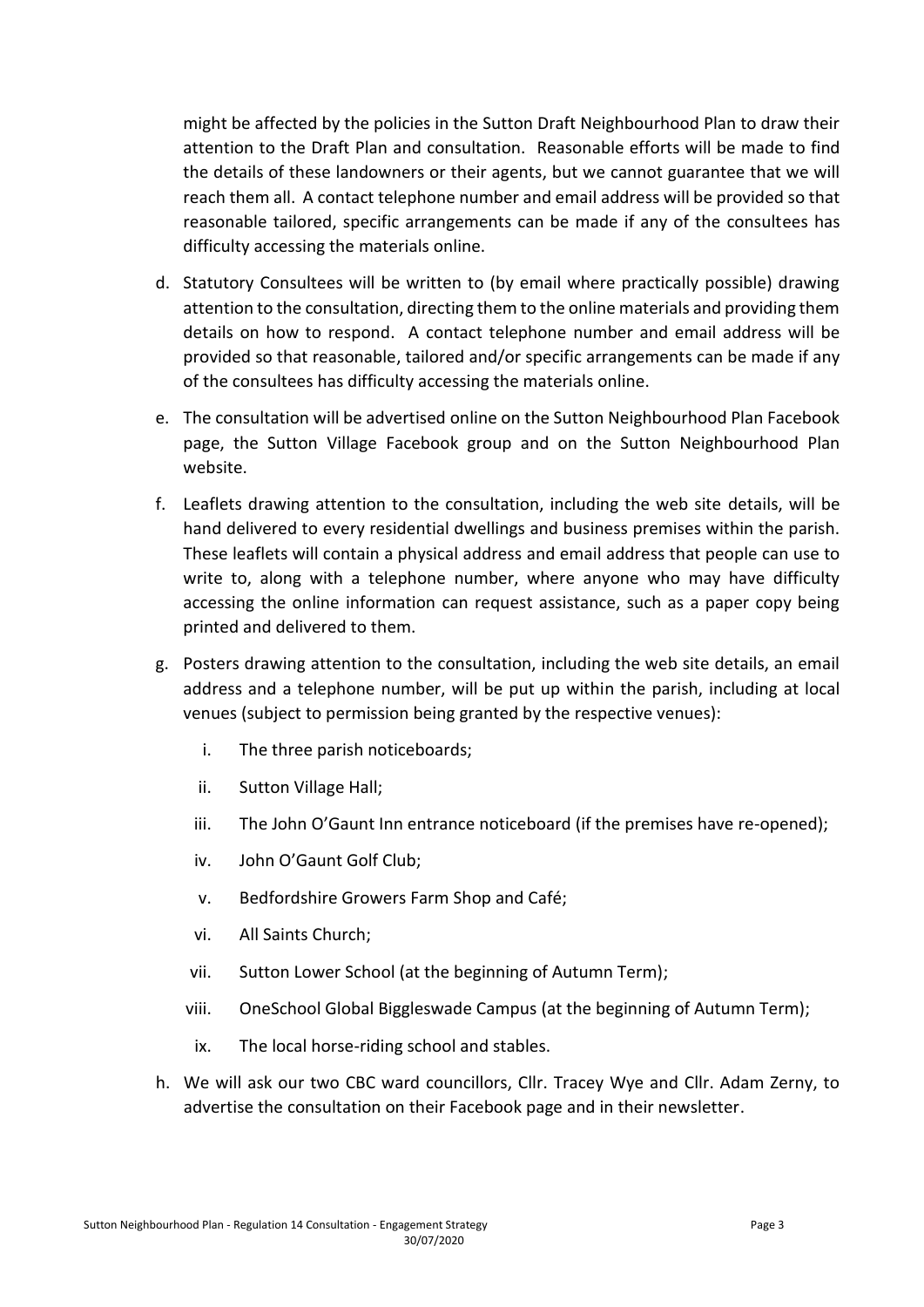i. We will accept comments by online survey form, paper survey form, email, letter and, if none of the above are practical for the consultee, then we will accept comments by telephone and/or video conference.

#### 5. Drop-In Sessions

Previous Sutton Neighbourhood Plan workshops and consultation events have taken place in Sutton Village Hall. However, the venue is not fully open at present due to the coronavirus restrictions. We are therefore preparing to conduct the consultation without drop-in sessions.

However, if we are able to secure a safe and suitable venue (preferably Sutton Village Hall) and the government and local guidance allows us to hold drop-in sessions, then we propose to hold at least one drop-in session near the start of the consultation and, possibly, another towards the end of the consultation period.

Documented risk-assessments will be carried out prior to holding any face-to-face drop-in sessions. Measures to reduce the manage the risk may include:

- adhering to any guidance issued by the venue;
- use multiple entrances to the premises to provide a separate entry and exit, e.g. in the Village Hall use the side doors of the main hall, one as entry and one as exit, with the display set-up in a U shape and having a one-way system in operation;
- we will provide hand sanitizer, disposable face masks and disposable gloves at the entrance and hand sanitizer and a bin at the exit;
- we will request that all attendees wear face coverings, and use disposable gloves if they are going to touch any materials, such as maps or reference documents;
- we will restrict the number of visitors allowed in the premises at any time to maintain 2m social distancing between households;
- we will allow plenty of time for any drop-in sessions so as to reduce the chance of queuing and endeavour to ensure all who want to attend can do so; if we find that we do have to turn people away (due to social distancing rules) then we will try to arrange additional sessions or make specific appointments;
- we will restrict the number of steering committee members in the premises to the bare minimum we need to run the event (likely to be 3 or 4 people from up to 3 households);
- any discussion / Q&A will be done over a double set of tables and ensuring that a 2m social distance is maintained;
- subject to the weather, we will leave as many doors and windows open as is practical to provide good ventilation;
- if possible, any toilets/facilities will only be used by the steering committee members who will take appropriate precautions (we might designate one set of toilets for each household rather than use as ladies/gents if this is acceptable to both the venue and participating steering committee members).